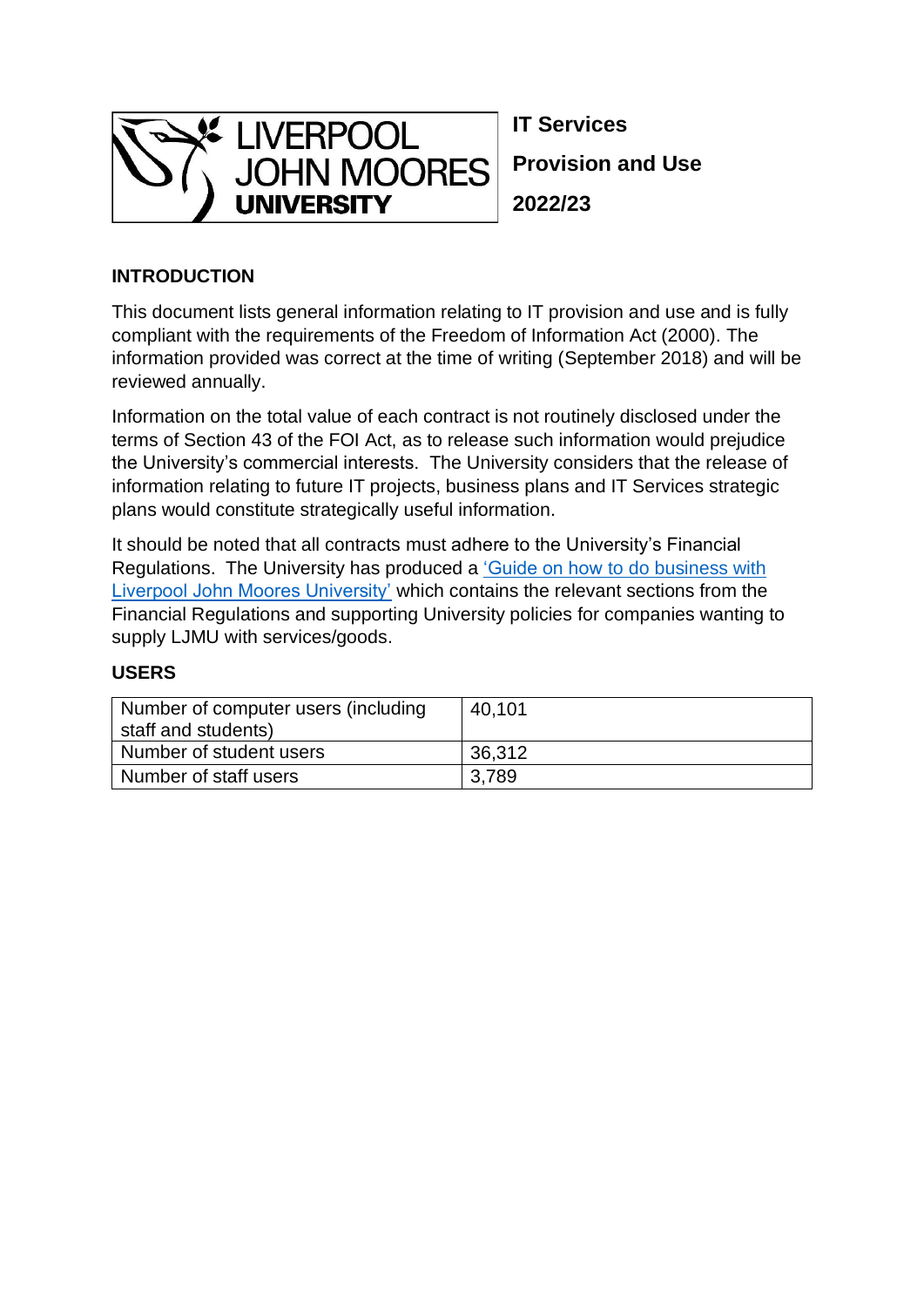### **HARDWARE**

| Desktop supplier                     | HP                                |
|--------------------------------------|-----------------------------------|
| Laptop supplier                      | Dell                              |
| Number of PC's                       | 5307                              |
| Number of Staff laptops              | 2031                              |
| <b>Number of Student Client PC's</b> | 3169                              |
| Number of student accessible laptops | 243                               |
| Number of Staff Client PC's          | 2111                              |
| Number of Student Loan Macs          | 53                                |
| Number of Student Managed Macs       | 61                                |
| Back-up hardware used                | Veeam with HP Apollo 4510         |
|                                      | and HP MSL 2024 Tape libraries    |
| Maintenance                          | Direct with Veeam, direct with HP |

### **STORAGE**

| <b>SAN - Capacity</b>                | 600Tb replicated     |
|--------------------------------------|----------------------|
| SAN - Capacity used                  | 250Tb (estimate)     |
| Scality - Capacity                   | 300Tb replicated     |
| Scality - Capacity used              | 125Tb (estimate)     |
| Storage supplier                     | <b>HPe</b>           |
| Number of physical Windows servers   | 58                   |
| Physical server supplier             | HPe                  |
| Number of non-physical Windows       | 370approx.           |
| servers                              |                      |
| Non-physical Windows server supplier | <b>MS and VMWare</b> |
| Number of Linux servers              | 130                  |
| Number of virtual servers            | 490 approx.          |
| Primary virtualisation software      | Vmware               |
| Primary storage mechanism            | HP 3PAR              |
| Databases used                       | Mssql, oracle        |
| Groupware (email) used               | Exchange/Office 365  |
| Virtualised solutions used           | Citrix / Microsoft   |
| Maintenance                          | <b>HPe</b>           |
| Number of server rooms               | 7                    |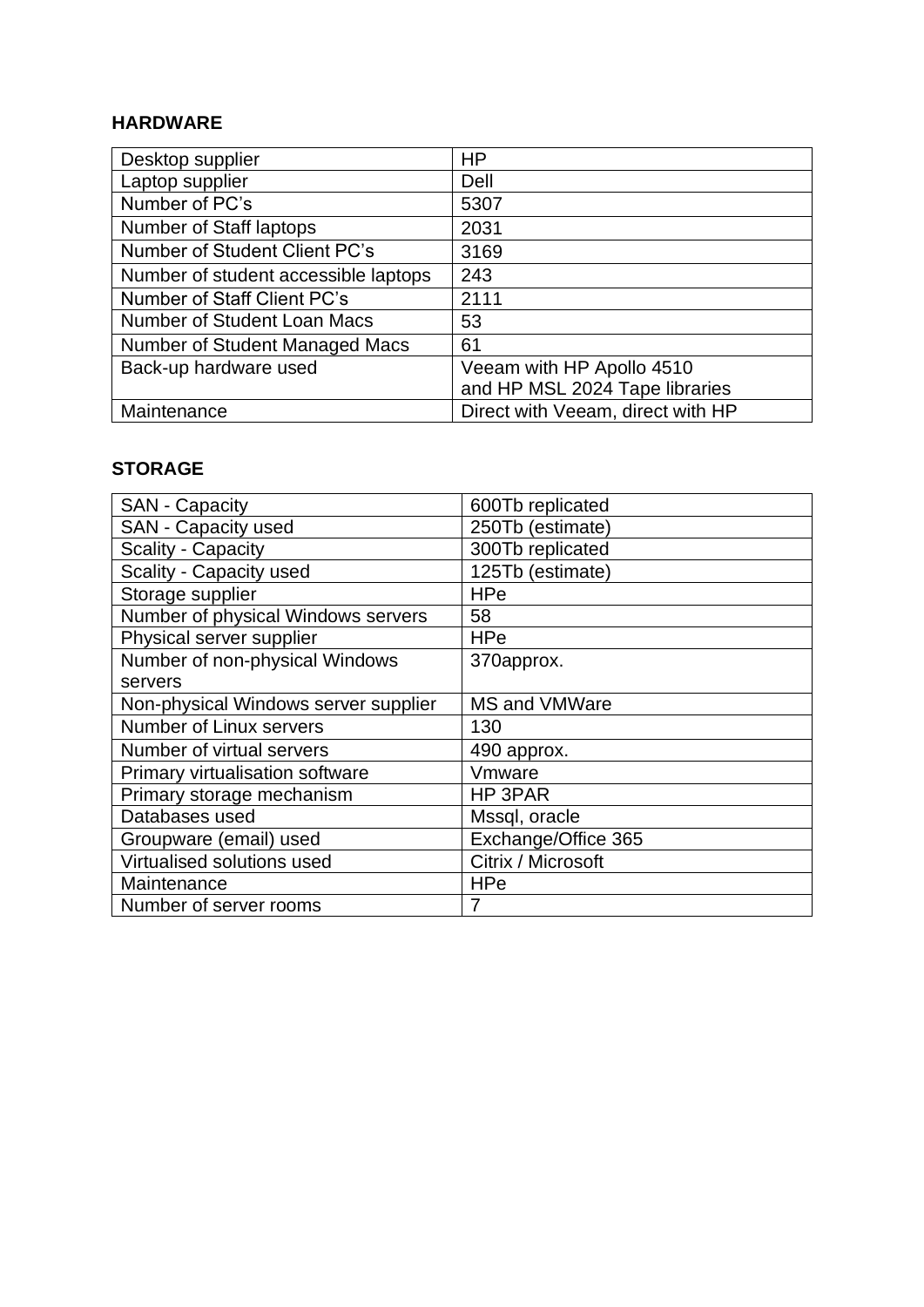## **SOFTWARE**

| Software applications run   | Most Microsoft applications, plus Oracle |
|-----------------------------|------------------------------------------|
|                             | E-Business suite and Peoplesoft          |
|                             | <b>Campus Solutions</b>                  |
| Cloud services used         | Azure                                    |
| Back-up software used       | Veeam                                    |
| Helpdesk/ITSM software used | Ivanti Service Desk (formerly known as   |
|                             | <b>LANDesk Service Desk).</b>            |

## **SAN**

| Type                 | HP 3PAR 9450 (x2)            |
|----------------------|------------------------------|
| Supplier             | HP                           |
| Contract duration    | 5 years                      |
| Contract expiry date | 30/09/2024                   |
| Contract description | <b>HP Proactive Advanced</b> |

## **LAN**

| <b>Routers</b>                | Cisco Nexus 7010            |
|-------------------------------|-----------------------------|
|                               | Cisco Catalyst C9500        |
|                               | Cisco Catalyst 6506         |
|                               | Cisco Catalyst 3750         |
|                               | Cisco Catalyst 3850         |
| Switch models                 | Cisco Catalyst 2960X        |
|                               | Cisco Catalyst WS-C2960L    |
|                               | Cisco Catalyst 9200         |
|                               | (412 switches/17056 ports)  |
| <b>Wireless</b>               | Cisco WLC5520 controllers   |
|                               | Cisco AIR-LAP1142N APS      |
|                               | Cisco AIR-CAP2602 APs       |
|                               | Cisco AIR-CAP2702 APs       |
|                               | Cisco AIR-AP2802I APS       |
|                               | Cisco AIR-CAP3702 APs       |
|                               | Cisco AIR-AP1542I           |
|                               | (792 APs in total)          |
| <b>Firewalls</b>              | Fortinet                    |
| Load balancing                | F5 BigIP LTM                |
| <b>VPN</b>                    | F5 BigIP APM                |
| <b>Network Access Control</b> | <b>Forescout CounterAct</b> |

## **E-BUSINESS**

| Software name        | <b>E-Business Suite</b> |
|----------------------|-------------------------|
| Software category    | Finance, HR, Payroll    |
| Supplier name        | Oracle                  |
| Contract duration    | 1 vear                  |
| Contract expiry date | 31 August 2022          |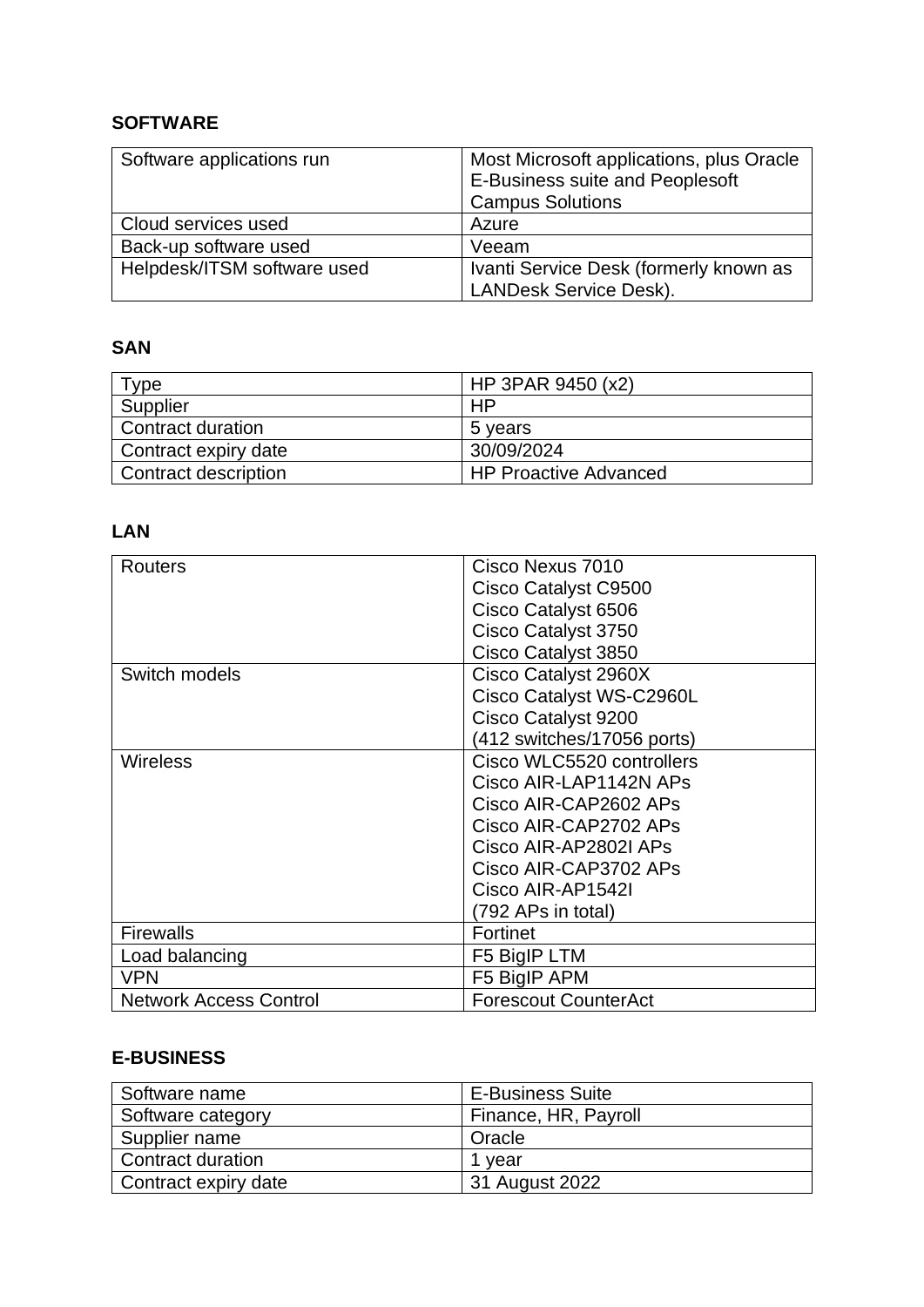| Contract review date              | Prior to renewal           |
|-----------------------------------|----------------------------|
| <sup>1</sup> Contract description | Technical support services |
|                                   |                            |

## **CRM**

| Software name        | <b>MS Dynamics CRM Support</b>         |
|----------------------|----------------------------------------|
| Software category    | <b>Student Relationship Management</b> |
| Supplier name        | <b>Tribal Dynamics</b>                 |
| Contract duration    | 1 vear                                 |
| Contract expiry date | 31 August 2022                         |
| Contract review date | Prior to renewal                       |
| Contract description | <b>Technical support services</b>      |
|                      |                                        |

## **Sitecore**

| Software name        | Sitecore                            |
|----------------------|-------------------------------------|
| Software category    | Maintenance for Customer Engagement |
|                      | Platform - Site Licence             |
| Supplier name        | Sitecore UK Ltd                     |
| Contract duration    | 5 years                             |
| Contract expiry date | 31 December 2027                    |
| Contract review date | Prior to renewal                    |
| Contract description | <b>Technical support services</b>   |

### **SIS**

| Software name               | <b>PeopleSoft Campus Solutions</b> |
|-----------------------------|------------------------------------|
| Software category           | <b>Student Information System</b>  |
| Supplier name               | Oracle                             |
| Contract duration           | 1 year                             |
| Contract expiry date        | 12 March 2023                      |
| Contract review date        | Prior to renewal                   |
| <b>Contract description</b> | Technical support services         |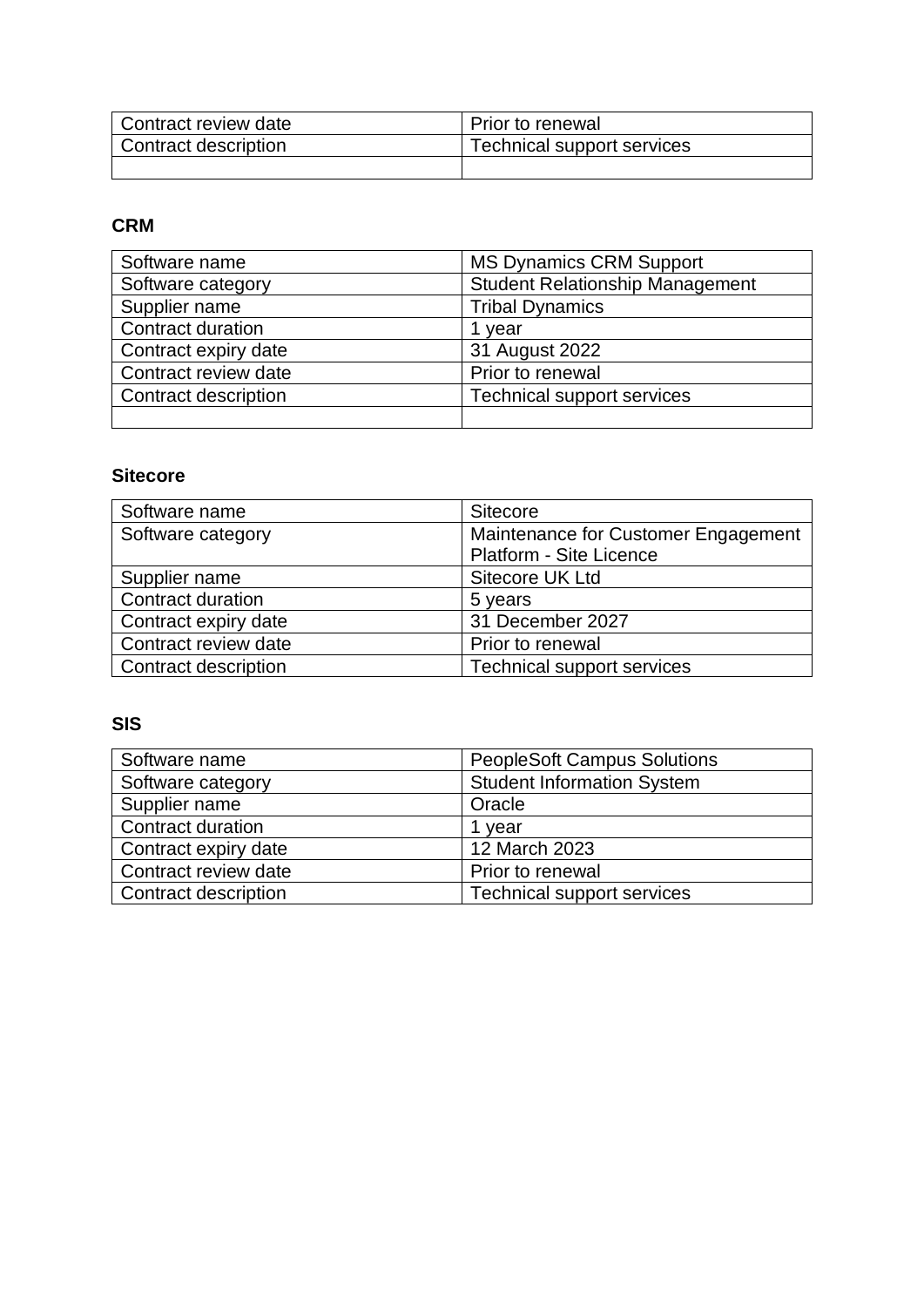# **EXTERNAL HOSTING CONTRACTS**

| <b>Contract 1</b>                 |                                         |
|-----------------------------------|-----------------------------------------|
| Type of external hosting contract | E-commerce                              |
| Supplier name                     | <b>WPM</b>                              |
| <b>Contract duration</b>          | 4 year                                  |
| Contract expiry date              | 31 August 2023                          |
| Contract review date              | Ongoing                                 |
| Contract description              | <b>Credit card transactions</b>         |
| <b>Contract 2</b>                 |                                         |
| Type of external hosting contract | Application                             |
| Supplier name                     | XMA / Trend                             |
| Contract duration                 | 2 years                                 |
| Contract expiry date              | 30 June 2022                            |
| Contract review date              | Prior to renewal                        |
| Contract description              | Email scanning                          |
| <b>Contract 3</b>                 |                                         |
| Type of external hosting contract | Application                             |
| Supplier name                     | Hireserve iCams                         |
| <b>Contract duration</b>          | 1 year                                  |
| Contract expiry date              | 9 Apr 2023                              |
| Contract review date              | Ongoing                                 |
| Contract description              | Self-service requisitioning application |
| <b>Contract 4</b>                 |                                         |
| Type of external hosting contract | Application                             |
| Supplier name                     | Oracle iProcurement                     |
| <b>Contract duration</b>          | 1 year                                  |
| Contract expiry date              | 28 February 2023                        |
| Contract review date              | Prior to renewal                        |
| Contract description              | Self-service requisitioning Application |
| <b>Contract 5</b>                 |                                         |
| Type of external hosting contract | Application                             |
| Supplier name                     | Panopto                                 |
| <b>Contract duration</b>          | 3 year                                  |
| Contract expiry date              | 5 December 2022                         |
| Contract review date              | Prior to renewal                        |
| <b>Contract description</b>       | Enterprise video content management     |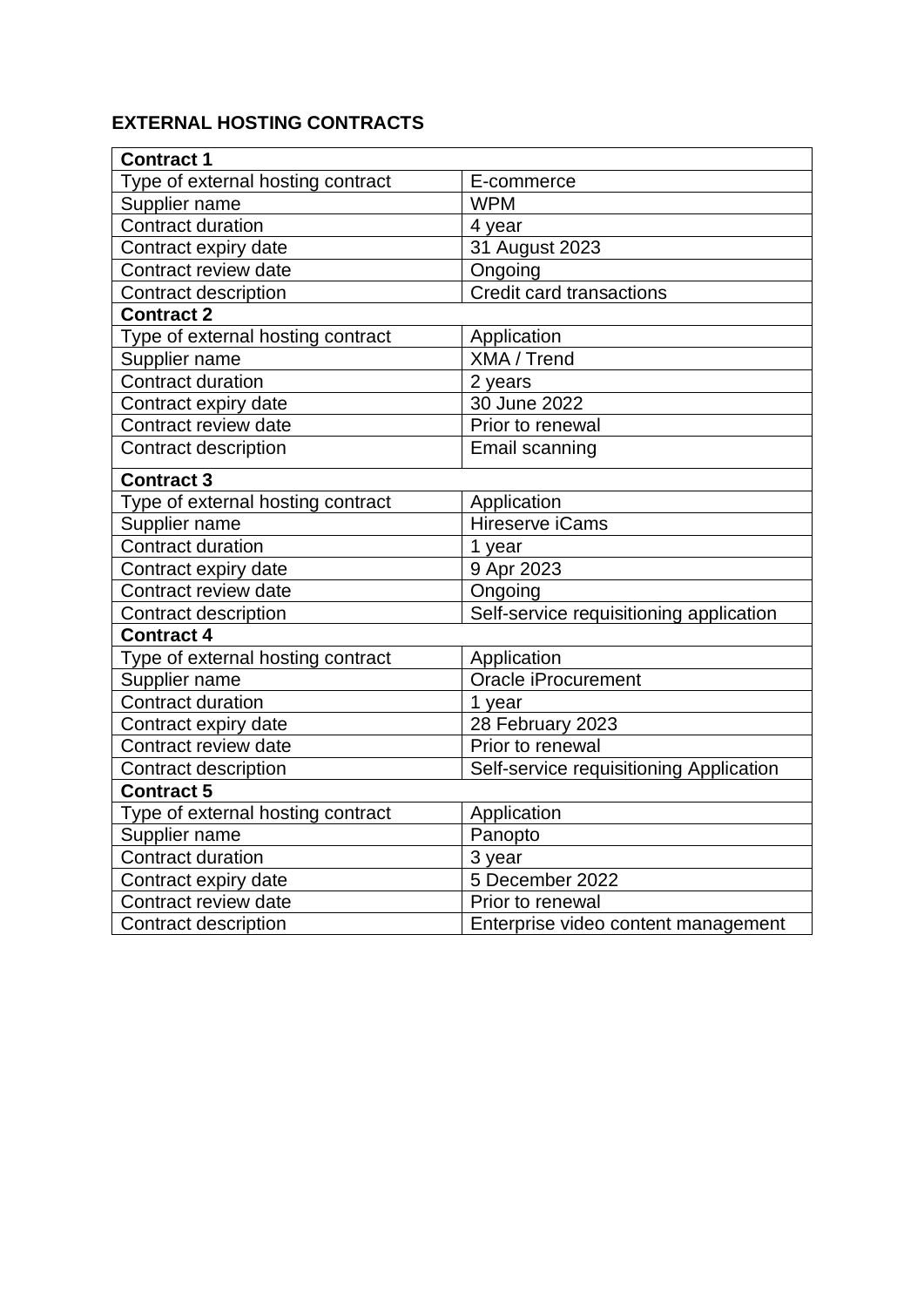| <b>Contract 6</b>                 |                     |  |
|-----------------------------------|---------------------|--|
| Type of external hosting contract | Application         |  |
| Supplier name                     | Turnitin            |  |
| <b>Contract duration</b>          | 3 year              |  |
| Contract expiry date              | 1 August 2022       |  |
| Contract review date              | Prior to renewal    |  |
| Contract description              | Plagiarism checking |  |

## **TELEPHONY**

| Mobile phone supplier (1)   | Vodafone                                 |
|-----------------------------|------------------------------------------|
| Number of users             | 410                                      |
| Contract expiry             | May 2024                                 |
| Contract type               | <b>Crown Commercial Services</b>         |
|                             |                                          |
| Conference calls            | <b>Mitel MiCollab</b>                    |
| <b>Suppliers</b>            | In-house                                 |
|                             |                                          |
| Web meetings (option 1)     | <b>Microsoft Teams</b>                   |
| Contract                    | Part of E3 Microsoft Campus licence      |
|                             | agreement                                |
|                             |                                          |
| <b>Fixed line supplier</b>  | Daisy                                    |
| Contract renewal date       | September 2022                           |
| <b>Contract duration</b>    | 1 years                                  |
| Type of lines               | IP                                       |
| Number of lines             | 2,500                                    |
|                             |                                          |
| Minute/landline provider    | Gamma                                    |
| Supplier                    | Focus                                    |
| Contract renewal date       | February 2024                            |
| <b>Number of SIP trunks</b> | $\overline{2}$                           |
| Number of SIP channels      | 200                                      |
|                             |                                          |
| Fixed broadband provider    | The University does not have a           |
|                             | broadband connection. Its internet       |
|                             | connection is a direct link to the JANET |
|                             | network.                                 |
| Installation date           | 1989                                     |
|                             |                                          |
| <b>WAN</b> provider         | <b>JANET</b>                             |
| Contract renewal date       | August annually                          |

## **SUPPORT CONTRACTS**

| Supplier             | Version1       |
|----------------------|----------------|
| Contract duration    | 32 months      |
| Contract expiry date | 31 August 2023 |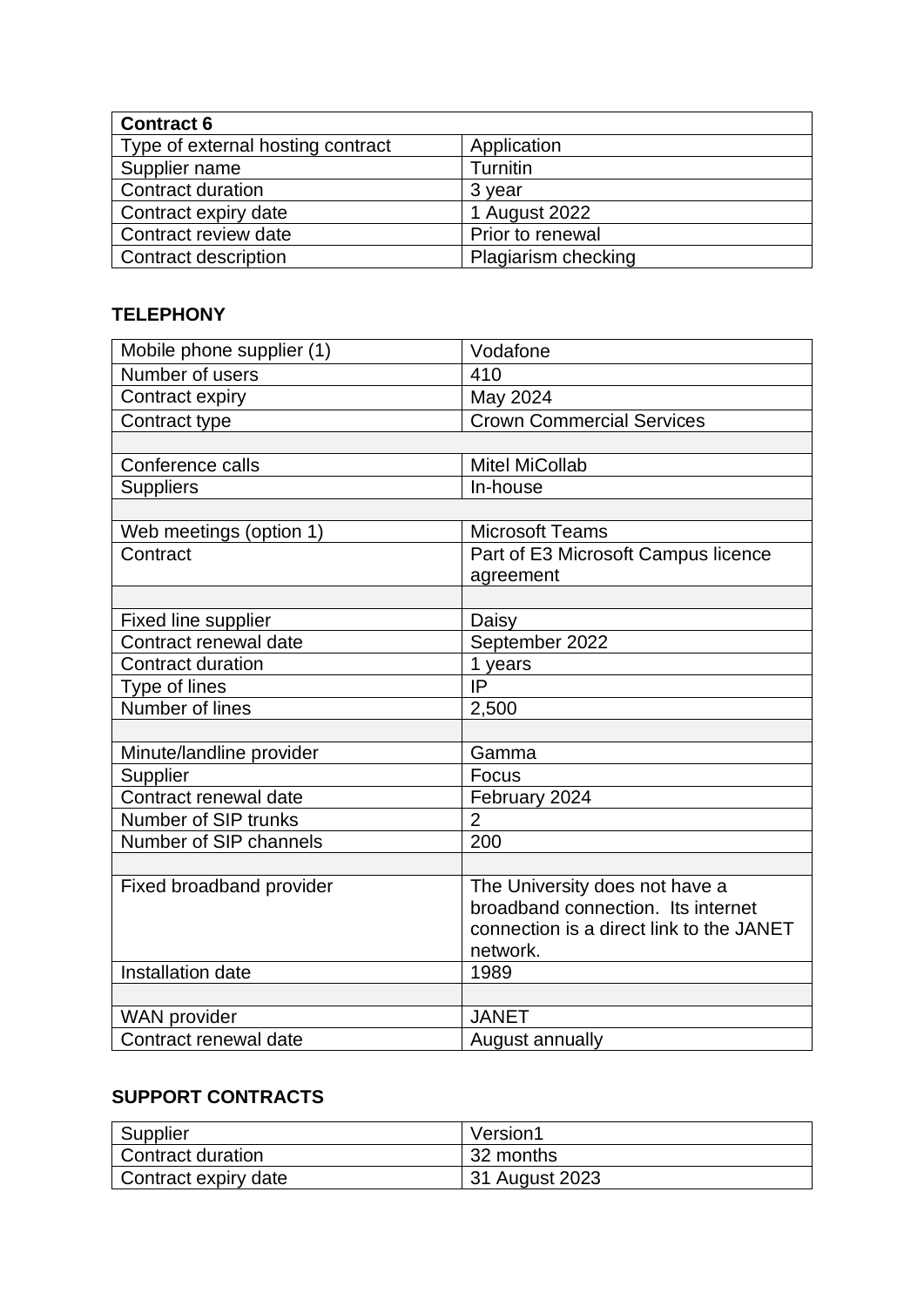| Contract review date        | Ongoing                                                      |
|-----------------------------|--------------------------------------------------------------|
| Contract description        | Managed Support Service - Oracle E-<br><b>Business Suite</b> |
|                             |                                                              |
| Supplier                    | Version1                                                     |
|                             |                                                              |
| Supplier                    | Logicalis                                                    |
| <b>Contract Description</b> | 24x365 support of Cisco Core &                               |
|                             | wireless                                                     |
| Contract term               | Annual                                                       |
| Contract renewal            | September 2022                                               |
|                             |                                                              |
| Supplier                    | Orange Cyber Defense                                         |
| <b>Contract Description</b> | <b>Fortinet Firewall</b>                                     |
| <b>Contract Term</b>        | Annual                                                       |
| Contract renewal            | September 2022                                               |
|                             |                                                              |
| Supplier                    | <b>Orange Cyber Defense</b>                                  |
| <b>Contract Description</b> | Forescout                                                    |
| <b>Contract Term</b>        | Annual                                                       |
| Contract renewal            | September 2022                                               |

### **PRINTING AND SCANNING**

The University uses Multi-Functional Devices for all printing and scanning. The supplier is now Apogee Corporation Ltd, a subsidiary of HP Inc. with a contract expiry date of 31<sup>st</sup> August 2024. There are 192 HP devices across the University. Local areas may have desktop printers/scanners but these are not supported centrally.

### **IT SERVICES – STAFFING, TRAINING AND DEVELOPMENT**

The University's IT Services, led by the Chief Information Officer, falls under the Student and Academic Services Division. The department currently has 100 staff members.

Training and development opportunities are considered as and when they are needed and are considered on a case by case basis to reflect the business needs of the department.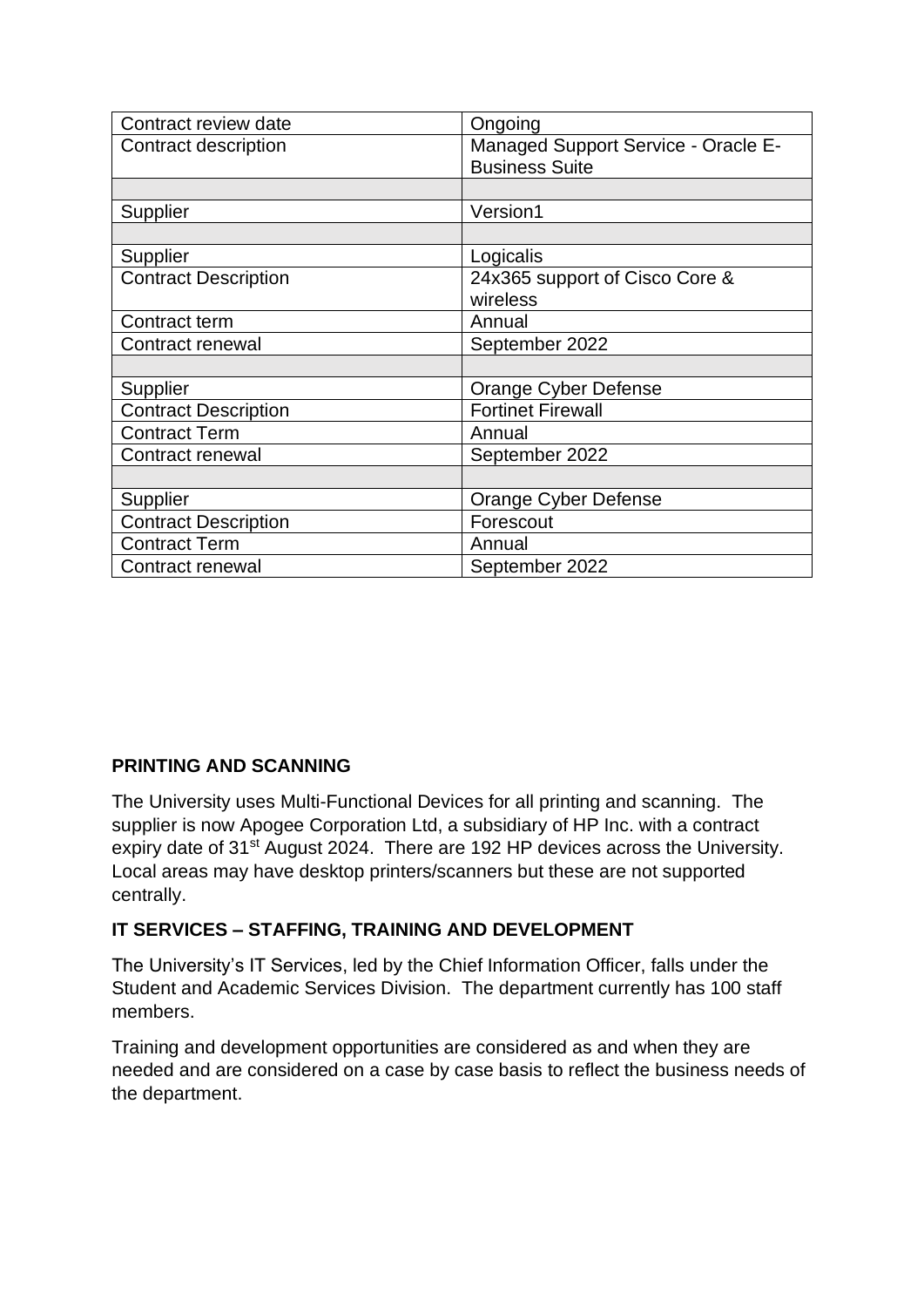## **IT EQUIPMENT DISPOSAL**

The University's IT equipment is collected and disposed of by Bulky Bob's Furniture Resource Centre. The contract does not have a commercial value and is reviewed on an annual basis.